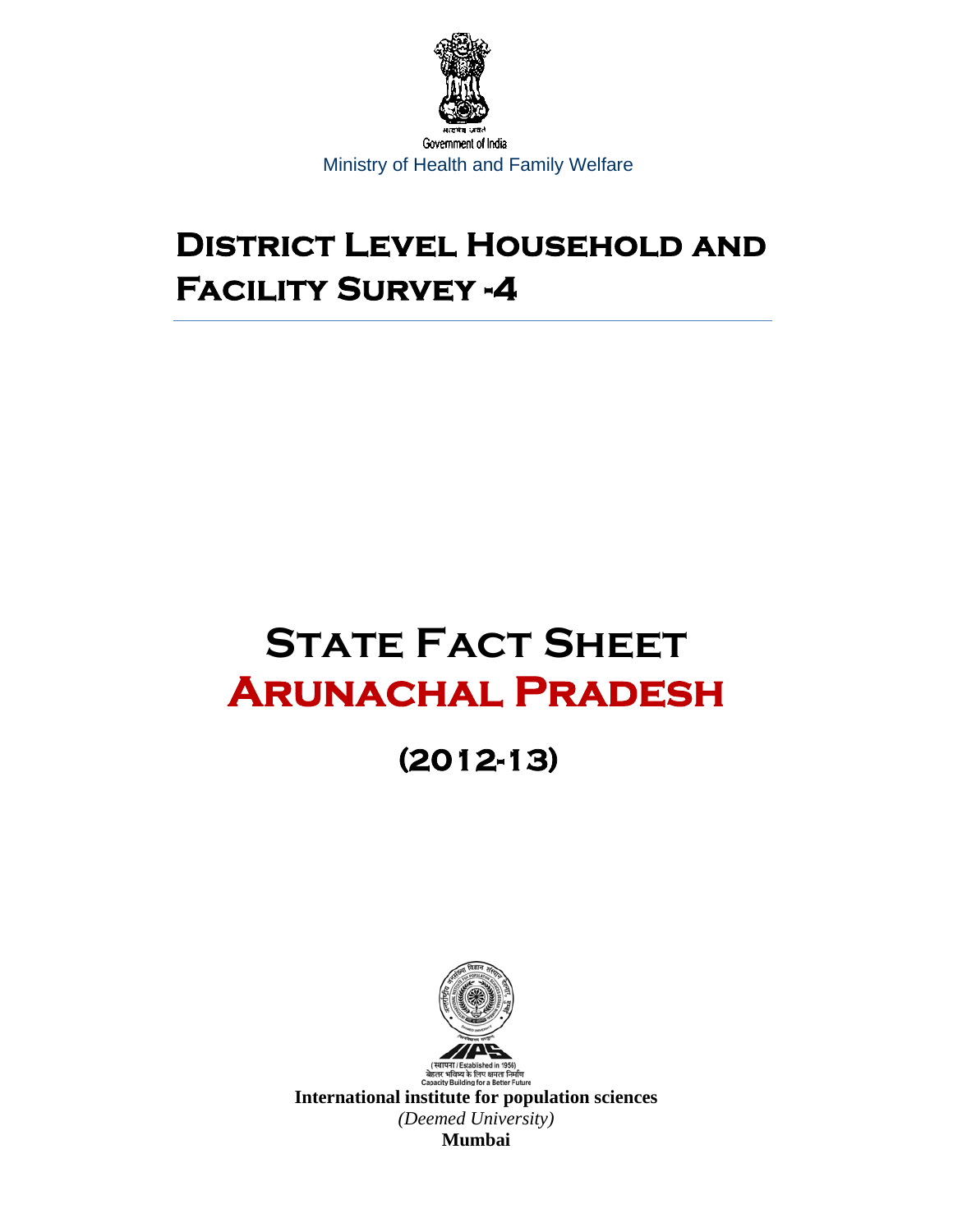#### **Introduction**

Three rounds of District Level Household and Facility Survey (DLHS) have been undertaken by the Ministry of Health and Family Welfare, Government of India in the past (Round- I in 1998-99, Round-II in 2002-04, and Round-III in 2007-08) with the main objective to provide reproductive and child health related database at district level in India. The data from these surveys have been useful in setting the benchmarks and examining the progress the country has made after the implementation of RCH programme. In addition, the evidence generated by these surveys have also been useful for the monitoring and evaluation of ongoing programmes and planning of suitable strategies by the central and state governments. In view of the completion of six years of National Rural Health Mission (2005-12), there was a felt need to focus on the achievements and improvements so far. The Ministry of Health and Family Welfare, Government of India, therefore initiated the process of conducting DLHS-4 during 2012-2013 and has designated the International Institute for Population Sciences (IIPS) as the nodal agency to carry out the survey.

Bilingual questionnaires in the local language and English pertaining to Households and Ever Married Women (age 15-49 years) were canvassed by using Computer Assisted Personal Interviewing (CAPI). In DLHS-4 Clinical, Anthropometric and Bio-Chemical (CAB) tests were also carried out in all selected households. The village and health facilities were canvassed using printed questionnaires. In the household questionnaire, information on all members of the household and socio-economic characteristics of the household, assets possessed, number of marriages and deaths in the household since January 2008, etc. were collected. The ever-married women's questionnaire contained information on women's characteristics, maternal care, immunization and childcare, contraception and fertility preferences, reproductive health including knowledge about HIV/AIDS. The village questionnaire contained information on availability of health, education and other facilities in the village, and whether the facilities are accessible throughout the year. The health facility questionnaire contained information on human resources, infrastructure, and services. For the first time, a population-linked facility survey has been conducted in DLHS-4. All Community Health Centres (CHCs), District Hospitals and Sub Divisional Hospitals were covered. Further, all Sub-Health Centres and Primary Health Centres (PHCs) which serve the population of the selected PSUs were also covered. Fieldwork in Arunachal Pradesh was conducted during June 2013 to January 2014, gathering information from 15,890 households, 12,938 ever married women and also from 260 health facilities.

This fact sheet gives information on the key indicators and trends for the state of Arunachal Pradesh. A separate fact sheet is available for each of the 16 districts.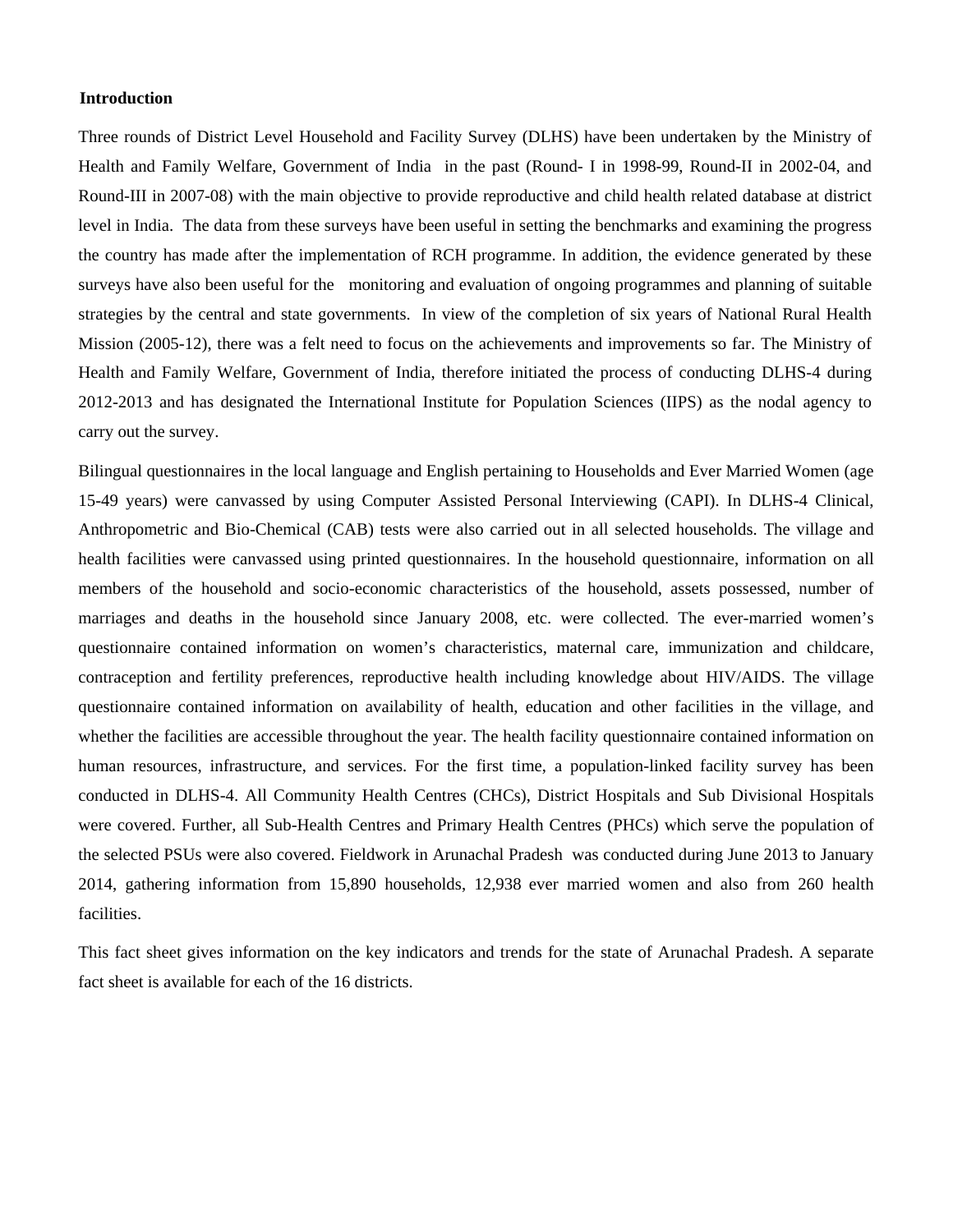### **Arunachal Pradesh- Key Indicators**

|                                                                                         | DLHS-4 (2012-13) |                    |       | DLHS-3 (2007-08) |                          |       |
|-----------------------------------------------------------------------------------------|------------------|--------------------|-------|------------------|--------------------------|-------|
| <b>Indicators</b>                                                                       | <b>TOTAL</b>     | <b>RURAL URBAN</b> |       |                  | <b>TOTAL RURAL URBAN</b> |       |
| <b>Sample Size</b>                                                                      |                  |                    |       |                  |                          |       |
|                                                                                         |                  | 13,092             | 2,798 | 21,452           | 17,956                   | 3,496 |
|                                                                                         |                  | 10,615             | 2,323 | 15,207           | 12,604                   | 2,603 |
|                                                                                         |                  | 9920               | 2,183 | 13,866           | 11,478                   | 2,388 |
| Population and household profile                                                        |                  |                    |       |                  |                          |       |
|                                                                                         | 73.9             | 70.2               | 87.1  | 76.6             | 74.8                     | 86.5  |
|                                                                                         | 31.9             | 32.3               | 30.8  | 26.9             | 25.9                     | 32.0  |
|                                                                                         | 4.7              | 4.8                | 4.5   | 4.2              | 4.2                      | 4.3   |
|                                                                                         | 102              | 102                | 100   | 4.4              | 4.3                      | 4.3   |
| <b>Percentage of households</b>                                                         |                  |                    |       |                  |                          |       |
|                                                                                         | 86.1             | 82.2               | 99.2  | 91.8             | 91.1                     | 95.7  |
|                                                                                         | 91.7             | 90.2               | 97.1  | 92.8             | 91.9                     | 97.5  |
|                                                                                         | 63.1             | 55.5               | 88.9  | 51.6             | 46.1                     | 80.8  |
|                                                                                         | 34.1             | 20.1               | 81.1  | 26.0             | 17.5                     | 70.5  |
| <b>Marriage</b>                                                                         |                  |                    |       |                  |                          |       |
| Mean age at marriage for girls (marriages that occurred during the reference period)    | 21.3             | 21.3               | 21.4  | 21.7             | 21.7                     | 21.2  |
| Mean age at marriage for boys (marriages that occurred during the reference period)     | 24.5             | 24.6               | 24.4  | 25.4             | 24.5                     | 25.9  |
| Percentage of currently married women married below age 18 years (marriages that        | 13.0             | 13.2               | 12.4  | 8.2              | 7.8                      | 11.2  |
| Percentage of currently married men married below age 21 years (marriages that occurred | 18.3             | 18.6               | 17.5  | 14.5             | 14.7                     | 13.0  |
| Characteristics of women (%)                                                            |                  |                    |       |                  |                          |       |
|                                                                                         | 46.0             | 53.0               | 26.0  | 32.4             | 34.1                     | 24.1  |
|                                                                                         | 21.0             | 15.1               | 39.7  | 23.7             | 20.6                     | 38.7  |
| Fertility (%)                                                                           |                  |                    |       |                  |                          |       |
|                                                                                         | 4.3              | 4.4                | 4.3   | 2.5              | 2.1                      | 4.3   |
|                                                                                         | 40.1             | 43.0               | 29.6  | 32.8             | 32.3                     | 34.7  |
|                                                                                         | 42.6             | 45.1               | 33.9  | 24.6             | 24.2                     | 35.8  |
|                                                                                         | 33.2             | 29.9               | 43.3  | 59.6             | 60.0                     | 58.7  |
|                                                                                         | 3.9              | 4.0                | 3.4   | 3.6              | 3.6                      | 3.3   |
| Current use of Family Planning Methods (%)                                              |                  |                    |       |                  |                          |       |
|                                                                                         | 48.8             | 47.8               | 52.1  | 52.0             | 50.9                     | 57.4  |
|                                                                                         | 43.9             | 42.7               | 47.5  | 49.0             | 48.2                     | 52.8  |
|                                                                                         | 21.5             | 21.1               | 22.7  | 30.6             | 30.5                     | 30.9  |
|                                                                                         | 0.1              | 0.1                | 0.1   | 0.5              | 0.5                      | 0.2   |
|                                                                                         | 14.3             | 14.1               | 15.1  | 10.9             | 10.6                     | 12.3  |
|                                                                                         | 3.8              | 3.5                | 4.8   | 3.7              | 3.4                      | 4.9   |
|                                                                                         | 3.6              | 3.4                | 4.4   | 3.1              | 2.9                      | 3.6   |
|                                                                                         | 4.9              | 5.0                | 4.4   | 2.9              | 2.6                      | 4.6   |
| Unmet Need for Family Planning (%)                                                      |                  |                    |       |                  |                          |       |
|                                                                                         | 32.3             | 33.0               | 29.4  | 14.3             | 13.6                     | 18.0  |
|                                                                                         | 20.4             | 21.3               | 17.6  | 3.9              | 3.7                      | 4.9   |
|                                                                                         | 11.7             | 11.7               | 11.8  | 10.4             | 9.9                      | 13.1  |
|                                                                                         | 3.8              | 3.0                | 6.8   | 0.4              | 0.2                      | 1.0   |

<sup>1</sup> Includes pipe water into dwelling, piped to yard/plot, public tap/standpipe/hand pump/tube well/bore well/well covered/protected spring, tanker/truck, cart with small tank/drum and packaged/bottled water.<sup>2</sup> LPG/PNG/Electricity/Biogas,<sup>3</sup> DLHS-4 reference period is from 1-1-2008 to survey date; DLHS-3 reference period is from 1-1-2004 to survey date.

**Unmet need for spacing** includes fecund women who are neither pregnant nor amenorrhea, who are not using any method of family planning, and say they want to wait two or more years for their next birth. It also includes fecund women who are not using any method of family planning, and say they are unsure whether they want another child or who want another child but are unsure when to have the birth.

**Unmet need for limiting** includes fecund women who are neither pregnant nor amenorrhea, who are not using any method of family planning, and who want no more children. <sup>4</sup>Total unmet need refers to unmet need for limiting and spacing (These definitions are similar to NFHS-3).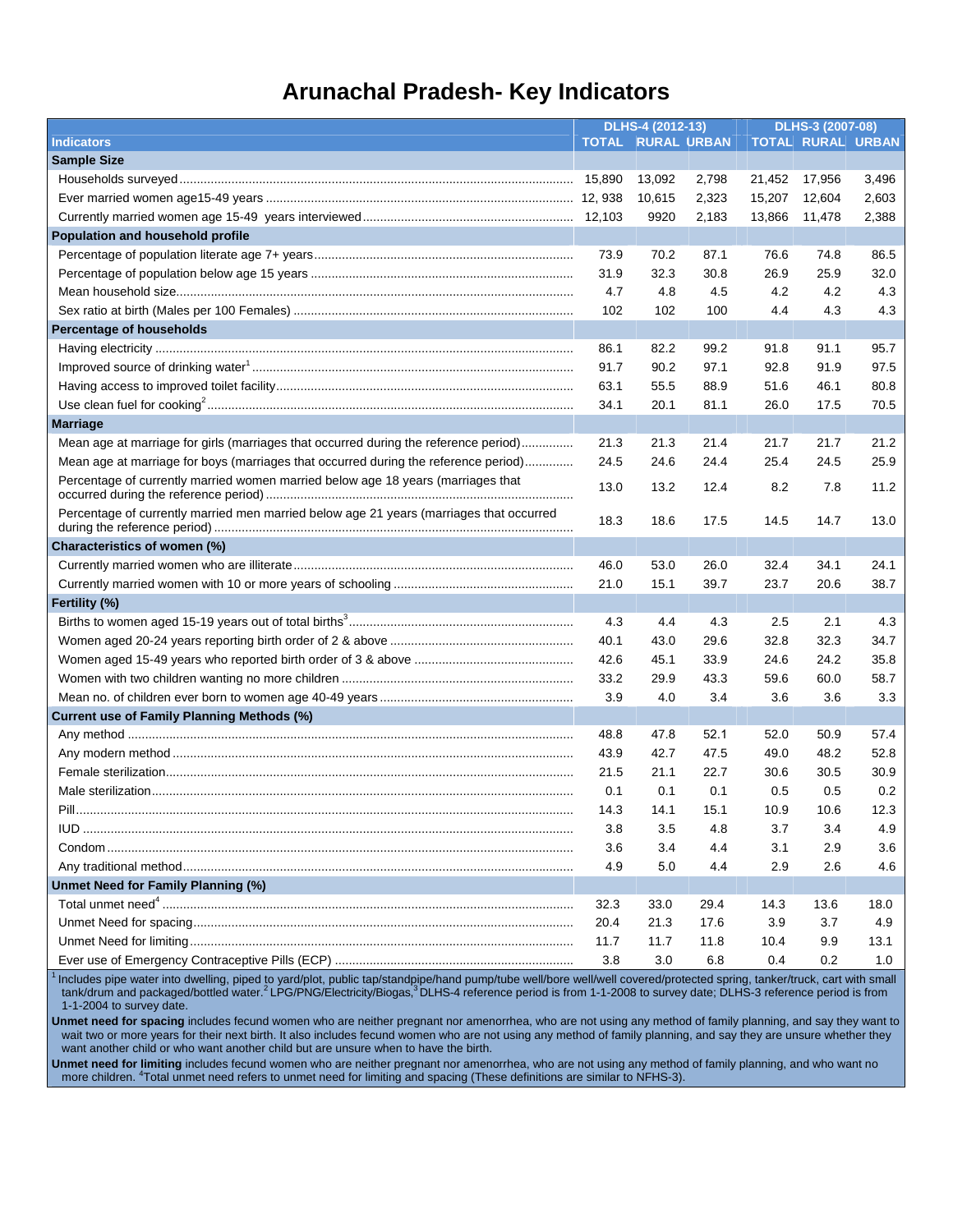### **Arunachal Pradesh - Key Indicators**

|                                                                                               | DLHS-4 (2012-13) |                          | DLHS-3 (2007-08) |           |                          |       |
|-----------------------------------------------------------------------------------------------|------------------|--------------------------|------------------|-----------|--------------------------|-------|
| <b>Indicators</b>                                                                             |                  | <b>TOTAL RURAL URBAN</b> |                  |           | <b>TOTAL RURAL URBAN</b> |       |
| <b>Quality of Family Planning Services (%)</b>                                                |                  |                          |                  |           |                          |       |
| Non-users ever advised by health personnel to adopt any family planning method                | 15.1             | 16.4                     | 10.8             | 8.3       | 8.5                      | 7.6   |
|                                                                                               | 12.7             | 11.7                     | 15.5             | 9.4       | 9.4                      | 9.5   |
| Users who received follow-up services for sterilization and IUD within 48 hours               | 48.3             | 46.9                     | 52.5             | 80.3      | 79.4                     | 84.5  |
|                                                                                               | 67.6             | 65.0                     | 75.4             | 54.8      | 53.2                     | 62.1  |
| Antenatal Care (women who had last live/still birth during reference period) (%)              |                  |                          |                  |           |                          |       |
|                                                                                               | 61.6             | 54.7                     | 85.0             | 63.3      | 60.1                     | 75.5  |
|                                                                                               | 34.8             | 28.4                     | 56.5             | 36.2      | 34.5                     | 42.7  |
|                                                                                               | 43.8             | 36.8                     | 67.4             | 46.4      | 42.5                     | 61.7  |
|                                                                                               | 59.1             | 52.2                     | 82.9             | 61.4      | 58.2                     | 73.8  |
|                                                                                               | 50.5             | 43.8                     | 73.3             | 53.6      | 50.6                     | 65.4  |
|                                                                                               | 32.6             | 27.1                     | 51.3             | $50.8*$   | 46.5*                    | 66.5* |
|                                                                                               | 29.8             | 25.6                     | 44.4             | 39.5      | 35.3                     | 55.2  |
| Pregnant women who consumed 100 or more IFA Tablets/Syrup equivalent                          | 17.4             | 13.6                     | 30.6             | 42.9      | 45.2                     | 34.3  |
|                                                                                               | 13.5             | 10.3                     | 24.4             | 5.4       | 4.4                      | 9.3   |
| Delivery Care (women who had live/still birth during reference period) (%)                    |                  |                          |                  |           |                          |       |
|                                                                                               | 49.5             | 41.0                     | 78.7             | 47.7      | 42.5                     | 67.7  |
|                                                                                               | 41.1             | 35.8                     | 59.2             | 45.2      | 40.5                     | 63.1  |
|                                                                                               | 8.4              | 5.2                      | 19.5             | 2.5       | 2.0                      | 4.6   |
|                                                                                               | 2.7              | 2.3                      | 3.8              | 2.9       | 2.4                      | 4.8   |
|                                                                                               | 2.6              |                          |                  |           |                          |       |
|                                                                                               |                  | 1.6                      | 5.7              | 0.6       | 0.4                      | 1.1   |
|                                                                                               | 48.5             | 56.6                     | 21.0             | 52.1      | 57.2                     | 32.3  |
| Delivery at home conducted by skilled health personnel <sup>6</sup> (out of total deliveries) | 3.1              | 3.4                      | 2.2              | 1.2       | 1.3                      | 0.8   |
| Mothers who received post-natal care within 48 hours of Institutional delivery                | 45.2             | 44.1                     | 47.1             | 38.7      | 36.9                     | 45.2  |
| Mothers who received post-natal care within two weeks of Institutional delivery               | 48.8             | 47.1                     | 51.7             | 42.9      | 40.0                     | 53.2  |
|                                                                                               | 52.6             | 44.4                     | 80.9             | 48.9      | 43.8                     | 68.5  |
|                                                                                               | 25.3             | 24.5                     | 26.7             | <b>NA</b> | NА                       | NА    |
| Out of pocket expenditure per delivery in public health facility (Rs. in 000+)                | 5.6              | 5.9                      | 4.8              | <b>NA</b> | NА                       | NА    |
| Percentage of women who received JSY benefits                                                 |                  |                          |                  |           |                          |       |
|                                                                                               | 1.9              | 1.9                      | 1.8              | 1.3       | 1.2                      | 1.5   |
|                                                                                               | 22.7             | 23.1                     | 22.1             | 10.7      | 11.4                     | 9.0   |
| Percentage of Women who had                                                                   |                  |                          |                  |           |                          |       |
|                                                                                               | 39.6             | 37.7                     | 45.9             | 29.8      | 29.4                     | 31.1  |
|                                                                                               |                  | 25.5                     | 26.9             | 46.7      | 45.6                     | 51.0  |
|                                                                                               |                  | 16.7                     | 14.4             | 16.5      | 15.9                     | 18.7  |
|                                                                                               |                  | 9.6                      | 12.6             | 5.0       | 5.0                      | 5.1   |
|                                                                                               | 14.6             | 14.2                     | 15.9             | 9.0       | 8.9                      | 9.4   |
| Percentage of pregnancy resulted in                                                           |                  |                          |                  |           |                          |       |
|                                                                                               | 96.7             | 97.2                     | 94.8             | 97.2      | 96.9                     | 98.6  |
|                                                                                               | 0.8              | 0.8                      | 0.9              | 0.5       | 0.6                      | 0.4   |
|                                                                                               | 1.3              | 0.9                      | 2.7              | 0.6       | 0.8                      | 0.1   |
|                                                                                               | 1.2              | 1.1                      | 1.6              | 1.6       | 1.8                      | 0.9   |
| Child Immunization (%) (Children age 12-23 months)                                            |                  |                          |                  |           |                          |       |
|                                                                                               |                  | 934                      | 205              | 630       | 454                      | 176   |
|                                                                                               | 49.2             | 44.6                     | 63.6             | 13.5      | 13.9                     | 12.5  |
|                                                                                               | 12.2             | 13.7                     | 7.4              | 12.1      | 11.5                     | 13.7  |
|                                                                                               | 75.5             | 71.5                     | 88.2             | 74.4      | 71.7                     | 81.5  |
|                                                                                               | 71.1             | 69.5                     | 75.8             | 55.6      | 50.1                     | 70.2  |
|                                                                                               | 72.1             | 70.1                     | 78.4             | 19.5      | 20.3                     | 17.3  |
|                                                                                               | 60.4             | 55.0                     | 77.0             | 32.8      | 36.4                     | 23.2  |
| Children (age 9-35 months) received at least one dose of vitamin A supplement in last 6       | 44.2             | 40.5                     | 56.7             | 45.1      | 41.9                     | 54.9  |
|                                                                                               |                  |                          |                  |           |                          |       |

.<sup>5</sup>Full ANC: At least three visits for antenatal check-up, one TT injection received and 100 IFA tablets or adequate amount of syrup consumed.<br><sup>6</sup>Doctor/ANM/Nurse/midwife/LHV/Other health personnel, <sup>7</sup> Women who had thei (excluding polio zero) and Measles. Any type of blood tested \*\* Excludes pregnant, in amenorrhea, in menopause, had hysterectomy and ever menstruated women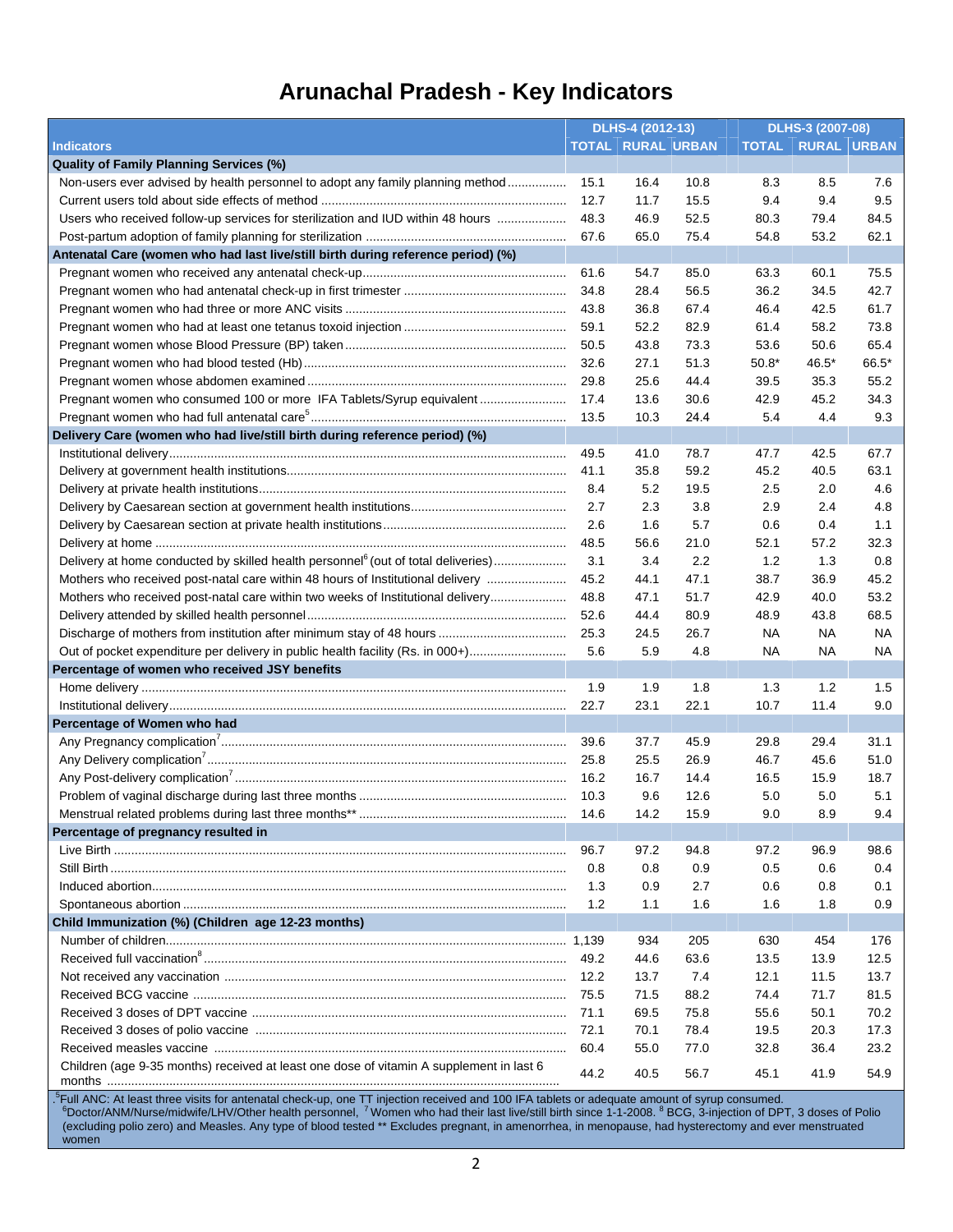### **Arunachal Pradesh - Key Indicators**

|                                                                                                                | DLHS-4 (2012-13) |                          |      |           | DLHS-3 (2007-08)         |      |  |
|----------------------------------------------------------------------------------------------------------------|------------------|--------------------------|------|-----------|--------------------------|------|--|
| <b>Indicators</b>                                                                                              |                  | <b>TOTAL RURAL URBAN</b> |      |           | <b>TOTAL RURAL URBAN</b> |      |  |
| Child feeding practices (based on last-born child in the reference period) (%)                                 |                  |                          |      |           |                          |      |  |
|                                                                                                                | 70.2             | 70.8                     | 68.5 | 51.5      | 52.6                     | 47.9 |  |
|                                                                                                                | 69.0             | 66.8                     | 77.1 | 44.3      | 42.2                     | 50.4 |  |
| Children age 12-23 months receiving breast feeding along with complementary feeding**                          | 62.2             | 61.4                     | 64.7 | <b>NA</b> | <b>NA</b>                | NA   |  |
|                                                                                                                | 24.2             | 22.6                     | 29.7 | 37.9      | 37.8                     | 38.2 |  |
|                                                                                                                | 55.7             | 57.7                     | 48.9 | 38.1      | 37.0                     | 41.4 |  |
| Birth Weight (%) (age below 36 months)                                                                         |                  |                          |      |           |                          |      |  |
|                                                                                                                | 48.9             | 41.4                     | 74.5 | NA        | NA.                      | NA.  |  |
| Percentage of Children with low birth weight (out of those who weighed) (below 2.5 kg)                         | 4.8              | 4.8                      | 4.8  | NA        | <b>NA</b>                | NA.  |  |
| Awareness about Diarrhoea (%)                                                                                  |                  |                          |      |           |                          |      |  |
|                                                                                                                | 73.9             | 70.1                     | 86.1 | 88.4      | 87.1                     | 95.6 |  |
| Awareness about ARI (%)                                                                                        |                  |                          |      |           |                          |      |  |
|                                                                                                                | 46.5             | 42.2                     | 60.2 | 73.4      | 71.3                     | 83.2 |  |
| Treatment of childhood diseases (based on last two surviving children born during the<br>reference period) (%) |                  |                          |      |           |                          |      |  |
|                                                                                                                | 3.4              | 3.5                      | 3.0  | 4.1       | 4.2                      | 3.5  |  |
|                                                                                                                | 54.1             | 52.7                     | 60.0 | 64.1      | 58.7                     | 87.3 |  |
|                                                                                                                | 46.2             | 41.9                     | 64.7 | <b>NA</b> | <b>NA</b>                | NA.  |  |
|                                                                                                                | 47.8             | 42.2                     | 71.4 | 57.9      | 59.0                     | 52.8 |  |
|                                                                                                                | 5.2              | 5.4                      | 4.4  | 1.7       | 1.7                      | 2.2  |  |
| Children with acute respiratory infection or fever in last 2 weeks and sought advice/treatment                 | 55.9             | 53.1                     | 68.6 | 80.9      | 83.6                     | 75.0 |  |
| Awareness of RTI/STI and HIV/AIDS (%)                                                                          |                  |                          |      |           |                          |      |  |
|                                                                                                                | 16.3             | 12.7                     | 27.5 | 21.7      | 20.5                     | 27.9 |  |
|                                                                                                                | 70.3             | 64.8                     | 87.8 | 75.6      | 72.9                     | 88.4 |  |
|                                                                                                                | 19.1             | 19.1                     | 19.1 | 10.2      | 9.8                      | 12.2 |  |
|                                                                                                                | 47.8             | 42.8                     | 59.8 | 72.7      | 71.3                     | 78.3 |  |
|                                                                                                                | 20.6             | 16.1                     | 31.0 | 8.0       | 7.1                      | 11.6 |  |
| Utilization of Government Health Services (%)                                                                  |                  |                          |      |           |                          |      |  |
|                                                                                                                | 89.0             | 90.6                     | 85.3 | 96.4      | 97.7                     | 93.4 |  |
|                                                                                                                | 84.1             | 86.6                     | 80.0 | 93.5      | 95.4                     | 86.6 |  |
|                                                                                                                | 73.2             | 78.4                     | 59.7 | 92.3      | 95.4                     | 80.4 |  |
|                                                                                                                | 59.3             | 64.1                     | 50.6 | 73.4      | 77.7                     | 58.6 |  |
|                                                                                                                | 78.4             | 81.0                     | 72.2 | 91.7      | 94.3                     | 81.3 |  |
|                                                                                                                | 69.0             | 70.8                     | 62.9 | 85.6      | 90.9                     | 72.2 |  |
| <b>Birth Registration (%)</b>                                                                                  |                  |                          |      |           |                          |      |  |
|                                                                                                                | 48.0             | 42.0                     | 67.1 | <b>NA</b> | <b>NA</b>                | NA.  |  |
| Children below age 5 years who received birth certificate (out of those registered)                            | 81.3             | 79.7                     | 84.6 | <b>NA</b> | <b>NA</b>                | NA   |  |
| Personal Habits (age 15 years and above) (%)                                                                   |                  |                          |      |           |                          |      |  |
|                                                                                                                | 56.8             | 56.6                     | 57.7 | NA.       | NA.                      | NA.  |  |
|                                                                                                                | 33.7             | 33.5                     | 34.2 | NA        | NA                       | NA.  |  |
|                                                                                                                | 41.9             | 43.4                     | 36.6 | NA        | NA.                      | NA.  |  |
|                                                                                                                | 7.9              | 9.1                      | 3.6  |           | NA                       |      |  |
|                                                                                                                | 65.4             | 67.4                     | 58.0 | NА        | <b>NA</b>                | NA.  |  |
|                                                                                                                |                  |                          |      | NА        |                          | NA   |  |
|                                                                                                                | 38.1             | 41.8                     | 25.9 | <b>NA</b> | <b>NA</b>                | NA.  |  |

<sup>9</sup> Children Who were given nothing but breast milk till the survey date <sup>10</sup>Acute Respiratory Infections <sup>11</sup>Oral Rehydration Solutions/Salts.<sup>12</sup>Based on the women who have heard of HIV/AIDS.<sup>13</sup> Last two weeks \*\*includes infant food, tinned powdered or fresh animal milk, fruit juice, tea/coffee or other liquid. na: percentage not shonw because of less number of cases.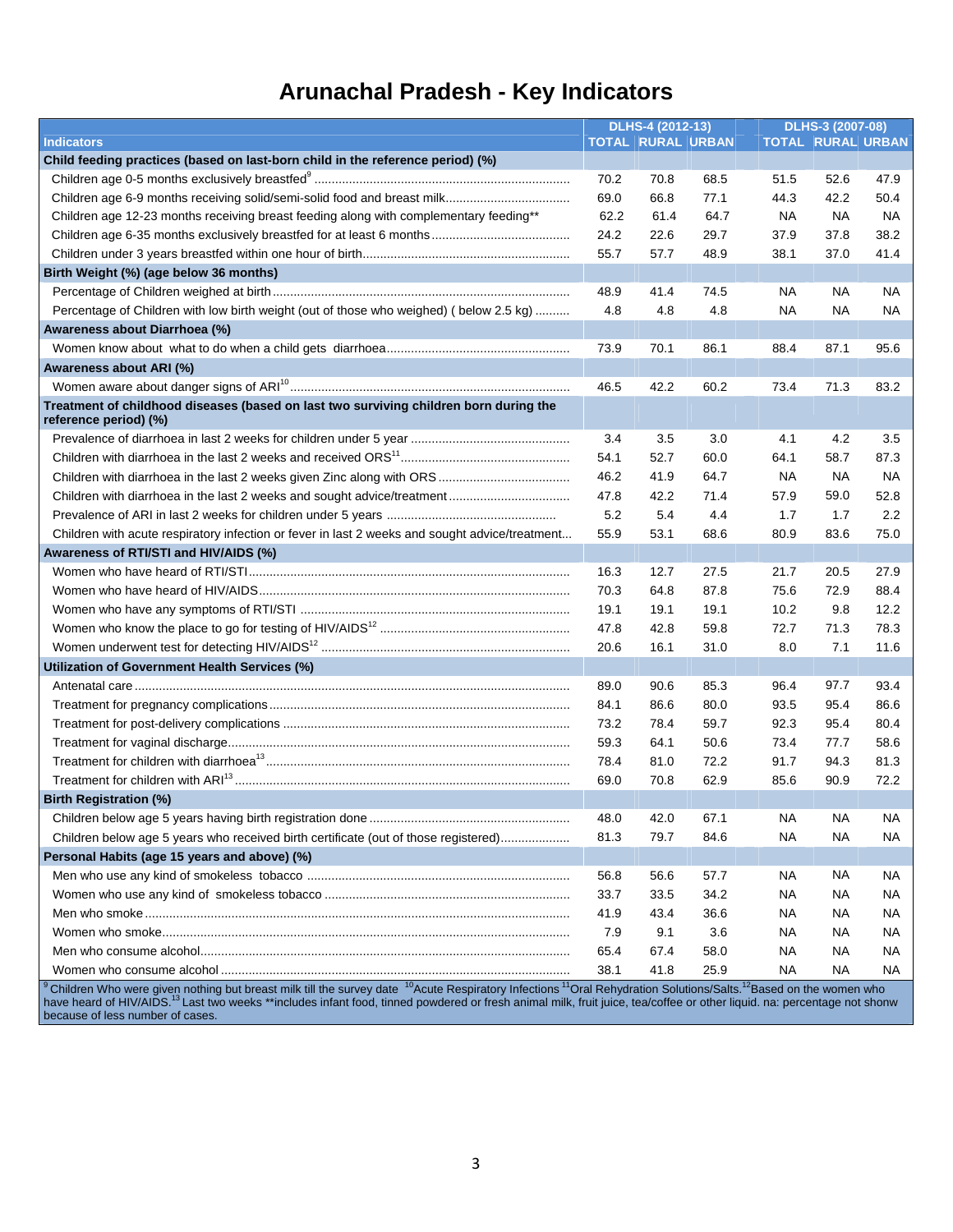## **Arunachal Pradesh - Key Indicators**

|                                                                                                                              | DLHS-4 (2012-13) |      | DLHS-3 (2007-08)         |                          |           |           |
|------------------------------------------------------------------------------------------------------------------------------|------------------|------|--------------------------|--------------------------|-----------|-----------|
| <b>Indicators</b>                                                                                                            |                  |      | <b>TOTAL RURAL URBAN</b> | <b>TOTAL RURAL URBAN</b> |           |           |
| <b>Reported Prevalence of Morbidity</b>                                                                                      |                  |      |                          |                          |           |           |
|                                                                                                                              | 1.3              | 1.4  | 0.8                      | <b>NA</b>                | <b>NA</b> | NA.       |
|                                                                                                                              | 17.6             | 17.4 | 18.3                     | <b>NA</b>                | <b>NA</b> | NA        |
|                                                                                                                              | 7.1              | 7.0  | 7.4                      | <b>NA</b>                | <b>NA</b> | NA.       |
| Reported Prevalence of Chronic Illness during last one year (%)                                                              |                  |      |                          |                          |           |           |
|                                                                                                                              | 10.0             | 10.1 | 9.8                      | <b>NA</b>                | <b>NA</b> | <b>NA</b> |
|                                                                                                                              | 4.3              | 4.6  | 3.4                      | <b>NA</b>                | <b>NA</b> | <b>NA</b> |
|                                                                                                                              | 3.5              | 3.5  | 3.7                      | NA                       | <b>NA</b> | NA        |
| Nutritional status of children below 5 years                                                                                 |                  |      |                          |                          |           |           |
|                                                                                                                              | 21.4             | 20.8 | 23.9                     | ΝA                       | NA.       | NA.       |
|                                                                                                                              |                  | 13.0 | 10.7                     | NA                       | NA.       | NA        |
|                                                                                                                              | 39.8             | 41.8 | 32.4                     | NA                       | NA.       | NA.       |
|                                                                                                                              | 16.0             | 16.0 | 16.0                     | NA.                      | NA.       | NA        |
|                                                                                                                              |                  | 27.3 | 27.2                     | NA                       | <b>NA</b> | NA        |
|                                                                                                                              | 9.3              | 9.5  | 8.4                      | <b>NA</b>                | <b>NA</b> | NA.       |
| Anaemia Status by Haemoglobin Level <sup>14</sup> (%)                                                                        |                  |      |                          |                          |           |           |
|                                                                                                                              | 64.0             | 65.6 | 57.8                     | NА                       | NA.       | <b>NA</b> |
|                                                                                                                              | 6.1              | 6.8  | 3.6                      | NА                       | NA.       | NA        |
|                                                                                                                              |                  | 57.9 | 53.7                     | <b>NA</b>                | NA.       | <b>NA</b> |
|                                                                                                                              | 4.7              | 5.1  | 3.1                      | <b>NA</b>                | NA.       | <b>NA</b> |
|                                                                                                                              |                  | 59.9 | 58.7                     | <b>NA</b>                | NA.       | <b>NA</b> |
|                                                                                                                              | 4.3              | 4.5  | 3.7                      | <b>NA</b>                | NA.       | <b>NA</b> |
|                                                                                                                              |                  | 54.1 | 54.5                     | NА                       | NA.       | NА        |
|                                                                                                                              | 3.9              | 4.1  | 3.2                      | NА                       | NA.       | NА        |
|                                                                                                                              |                  | 57.5 | 57.7                     | NА                       | NA.       | NА        |
|                                                                                                                              | 4.2              | 4.4  | 3.7                      | <b>NA</b>                | NA.       | NА        |
|                                                                                                                              |                  | 46.1 | 49.4                     | NA.                      | NA.       | NА        |
|                                                                                                                              | 2.7              | 2.9  | 2.1                      | <b>NA</b>                | NA.       | NА        |
|                                                                                                                              |                  | 54.2 | 55.7                     | NА                       | NA.       | NА        |
|                                                                                                                              | 3.4              | 3.7  | 2.7                      | NА                       | NA.       | NA.       |
|                                                                                                                              |                  | 46.6 | 49.8                     | NА                       | NA.       | NA.       |
|                                                                                                                              | 2.4              | 2.7  | 1.6                      | NА                       | NA.       | NА        |
|                                                                                                                              |                  | 62.0 | 60.8                     | NА                       | NA.       | NА        |
|                                                                                                                              | 5.7              | 6.3  | 4.0                      | <b>NA</b>                | <b>NA</b> | NA        |
|                                                                                                                              |                  |      |                          | NА                       | <b>NA</b> | NA        |
|                                                                                                                              |                  | 55.8 | 59.8                     | <b>NA</b>                | <b>NA</b> | <b>NA</b> |
|                                                                                                                              | 4.1              | 4.2  | 3.8                      | <b>NA</b>                | <b>NA</b> | NА        |
|                                                                                                                              | 47.9             | 47.1 | 51.1                     | <b>NA</b>                | <b>NA</b> | NA.       |
| Blood Sugar Level (age 18 years and above) (%)                                                                               | 3.1              | 3.1  | 2.9                      |                          |           |           |
|                                                                                                                              | 8.7              | 8.4  | 9.8                      | NA.                      | NA.       | NA.       |
|                                                                                                                              |                  |      |                          |                          |           |           |
|                                                                                                                              | 3.0              | 2.8  | 4.0                      | <b>NA</b>                | NA.       | NA.       |
| Hypertension (age 18 years and above) (%)                                                                                    |                  |      |                          |                          |           |           |
| Above Normal Range (Systolic >140 mm of Hg & Diastolic >90 mm of Hg )                                                        | 23.8             | 23.8 | 23.7                     | NА                       | NA.       | NA.       |
| Moderately High (Systolic >160 mm of Hg & Diastolic >100 mm of Hg)                                                           | 7.3              | 7.3  | 7.1                      | <b>NA</b>                | <b>NA</b> | NA.       |
| <sup>14</sup> Any anaemia below 11g/dl, severe anaemia below 7g/dl. <sup>15</sup> Excluding age group 19 years               | 2.8              | 2.9  | 2.5                      | NА                       | NA.       | NA        |
| Chronic Illness : Any person with symptoms persisting for longer than one month is defined as suffering from chronic illness |                  |      |                          |                          |           |           |
|                                                                                                                              |                  |      |                          |                          |           |           |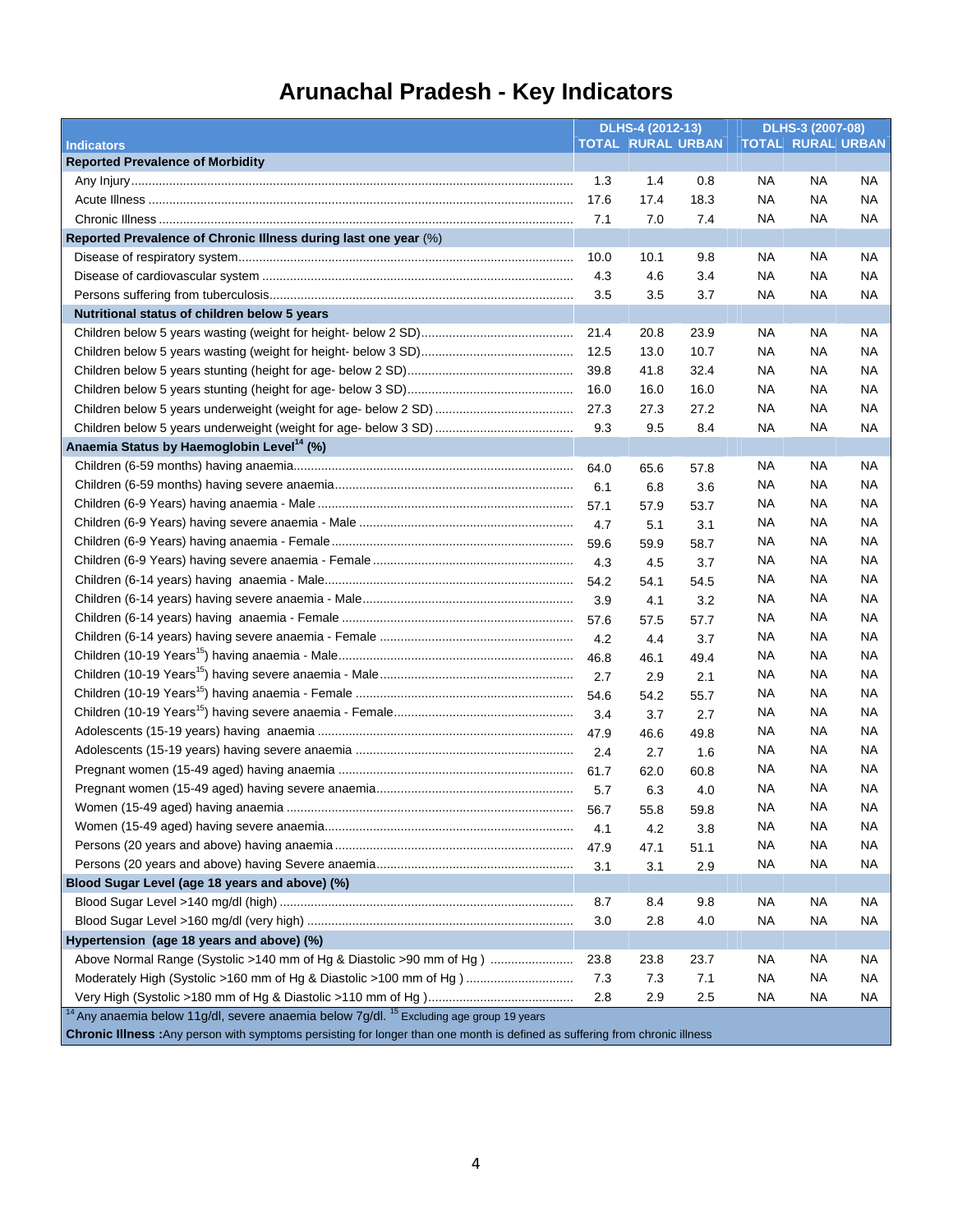# **Arunachal Pradesh- Key Indicators**

|                                                                                              | <b>Number/Percentage</b> |               |  |
|----------------------------------------------------------------------------------------------|--------------------------|---------------|--|
| <b>Indicators</b>                                                                            | <b>DLHS-4</b>            | <b>DLHS-3</b> |  |
| <b>Villages covered</b>                                                                      |                          |               |  |
|                                                                                              | 477                      | 629           |  |
| <b>Health Facilities covered</b>                                                             |                          |               |  |
|                                                                                              | 111                      | 112           |  |
|                                                                                              | 82                       | 72            |  |
|                                                                                              | 53                       | 38            |  |
|                                                                                              | NA                       | NA            |  |
|                                                                                              | 14                       | 16            |  |
| Health programmes at village level                                                           |                          |               |  |
|                                                                                              | 86.8                     | 69.7          |  |
| Percentage of Villages having Village Health Nutrition and Sanitation Committee (VHNSC)      | 14.5                     | 2.2           |  |
| Accessibility of health facility (%)                                                         |                          |               |  |
|                                                                                              | 59.1                     | 47.1          |  |
|                                                                                              | 59.7                     | 41.6          |  |
| Availability of Health Infrastructure, Staff and Services (%)                                |                          |               |  |
| <b>Sub-Health Centre</b>                                                                     |                          |               |  |
|                                                                                              | 92.0                     | 96.4          |  |
|                                                                                              | 69.4                     | 93.8          |  |
|                                                                                              | 46.8                     | 63.4          |  |
| Sub-Health Centre with ANM residing in Sub-Health Centre quarter where facility is available | 53.3                     | 31.3          |  |
|                                                                                              | 45.4                     | 9.8           |  |
| <b>Primary Health Centre (PHC)</b>                                                           |                          |               |  |
|                                                                                              | 69.5                     | 36.1          |  |
|                                                                                              | 25.5                     | 25.0          |  |
|                                                                                              | 68.2                     | 79.1          |  |
|                                                                                              | 29.7                     | 6.9           |  |
|                                                                                              | 65.8                     | 52.8          |  |
|                                                                                              | 68.6                     | 73.1          |  |
|                                                                                              | 17.5                     | 34.6          |  |
| PHCs conducted at least 10 deliveries during last one month on 24 X 7 hours basis            | 2.3                      | 7.7           |  |
| <b>Community Health Centre (CHC)</b>                                                         |                          |               |  |
|                                                                                              | 100.0                    | 89.5          |  |
|                                                                                              | 2.0                      | 34.2          |  |
|                                                                                              | 3.7                      | 7.8           |  |
|                                                                                              | 11.3                     | 60.5          |  |
|                                                                                              | 15.9                     | 65.8          |  |
|                                                                                              | 12.5                     | 12.0          |  |
|                                                                                              | 75.5                     | 68.0          |  |
| <b>Sub Divisional Hospital (SDH)</b>                                                         |                          |               |  |
|                                                                                              | NA                       | NА            |  |
|                                                                                              | NA.                      | ΝA            |  |
|                                                                                              | NA                       | NА            |  |
|                                                                                              | NА                       | NА            |  |
|                                                                                              | NА                       | ΝA            |  |
|                                                                                              | NА                       | ΝA            |  |
|                                                                                              | NА                       | NА            |  |
|                                                                                              |                          |               |  |
| <b>District Hospital (DH)</b>                                                                |                          | 03            |  |
|                                                                                              | 05<br>02                 | 01            |  |
|                                                                                              |                          |               |  |
|                                                                                              | 02                       | NА            |  |
|                                                                                              | 07                       | 01            |  |
|                                                                                              | 07                       | 08            |  |
|                                                                                              | 04                       | 06            |  |
|                                                                                              | 10                       | 08            |  |
| Out of total medical officers available                                                      |                          |               |  |